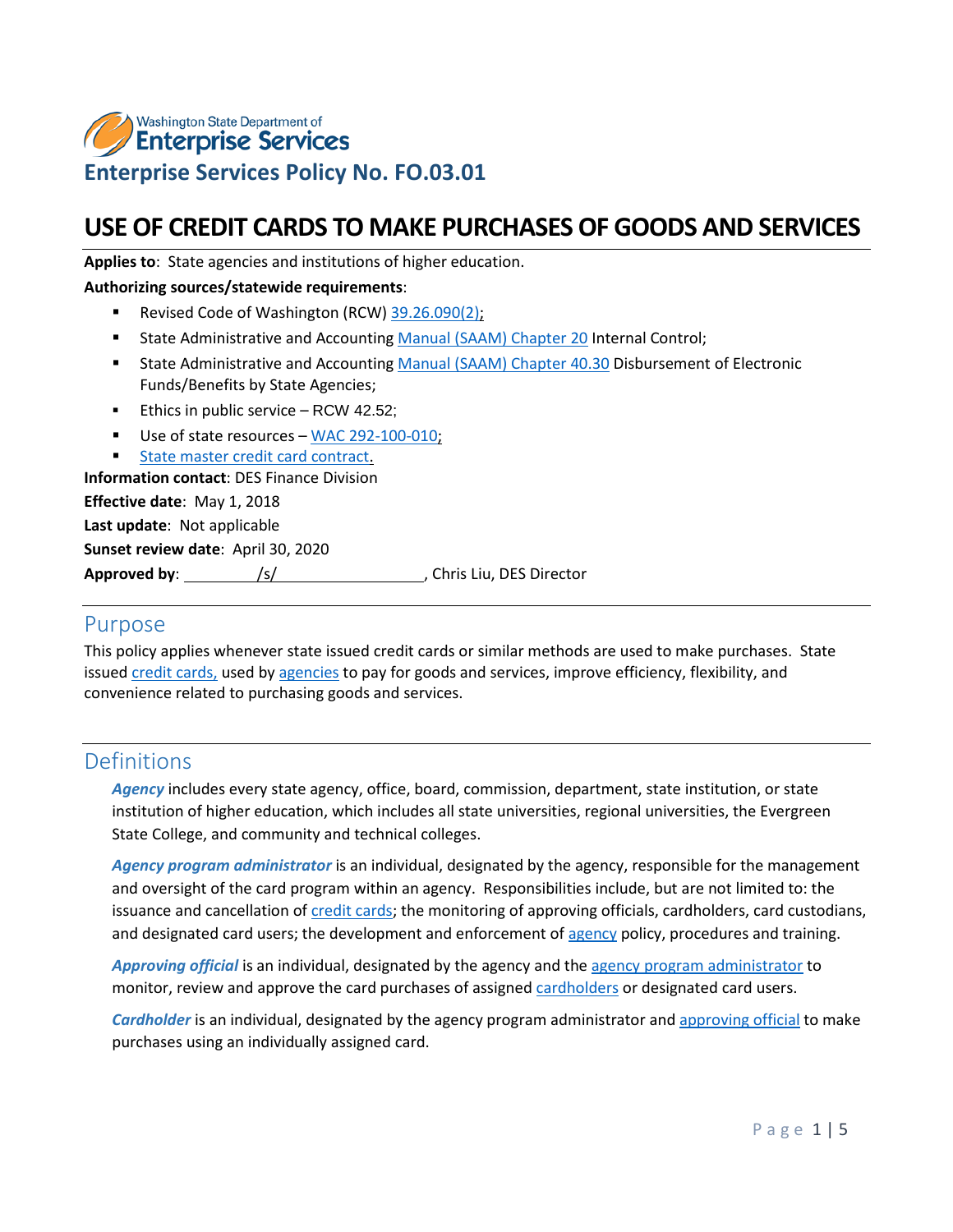<span id="page-1-7"></span>*Card custodian* is an individual, designated by the agency program administrator, to administer and control the use of [department cards](#page-1-1) by authorized card users within the card custodian's workgroup. Card custodians do not administer and control [individually assigned](#page-1-2) cards.

*Card statement* is the detailed itemized monthly statement of card charges provided by the [issuing bank](#page-2-0) to the agency.

<span id="page-1-3"></span>*Card user* is a user of a state assigned card. Although the card is not assigned to an individual, it is available for agency staff to use for agency business.

<span id="page-1-8"></span>*Card user agreement form* states that the [card user](#page-1-3) has read and understands the policies and procedures of the State and his/her agency relative to card use and agrees to comply with this policy. This form must be signed by the card user prior to issuance and use of the card.

<span id="page-1-6"></span>*Central Travel Account (CTA)* is a central billing account used to pay for travel expenses. No physical card is issued. The CTA is [a corporate liability.](#page-1-4)

<span id="page-1-4"></span>*Corporate liability* is when agency is solely liable to the issuing bank for all billed transactions.

<span id="page-1-5"></span>*Corporate travel card* is a card issued to travelers whose work requires them to travel on official state business. Each agency head or authorized designee may authorize the use of or approve the issuance of the corporate travel card. When a state employee uses the corporate travel card they are billed directly, are responsible to pay all charges, and must apply for travel reimbursement through their agency. The corporate travel card may be either [corporate liability](#page-1-4) or [individual liability.](#page-2-1)

<span id="page-1-0"></span>*Credit card* is a card entitling the holder to buy services or goods on credit. Agencies must pay the entire balance in full each month. Purchase cards, One Cards, fleet cards, travel cards, emergency cards, ghost cards/accounts are types of credit cards. Similar methods to make purchases on behalf of the state would also be considered as credit cards. The term charge card is used interchangeably with the term credit card. Se[e SAAM 40.30.40,](https://ofm.wa.gov/sites/default/files/public/legacy/policy/40.30.htm) [85.36.20,](https://ofm.wa.gov/sites/default/files/public/legacy/policy/85.36.htm) and [10.10.45](https://ofm.wa.gov/sites/default/files/public/legacy/policy/10.10.htm) for additional information.

*Declining balance card* is a card product with an established limit that reduces as transactions occur. The declining balance card is not prepaid, but paid after the transactions are incurred, similar to a credit card. This type of card can be used to consolidate multiple vendor invoices into a single monthly invoice, reduce the number of encumbrances, and decrease excessive use of vouchers and payments submitted for payment. For example, a declining balance card could be established for a specific project, to control the total project amount. This card is a corporate liability.

<span id="page-1-1"></span>*Department card* is a card issued in the name of the agency/department/division, rather than a specific employee. Department cards may be used by multiple purchasers/travelers, and also may be a physical card, or a central billing account. This card is a corporate liability.

*Fleet card* is a card product and services for purchasing fuel, maintenance, and roadside assistance. Fuel purchases may include gasoline, diesel, biodiesel, marine, aviation, and propane. The fleet card may also be used for vehicle charging stations. The fleet card is a corporate liability.

*Ghost card/account* is a central billing account where no physical card is issued, but an account is available to use.

<span id="page-1-2"></span>*Individually assigned card* is a physical card issued to an employee to make authorized purchases for official state business related expenses. The issuing bank sets the credit limits based on the employee's personal credit. When a state employee uses this card, they are billed directly, are responsible to pay all charges,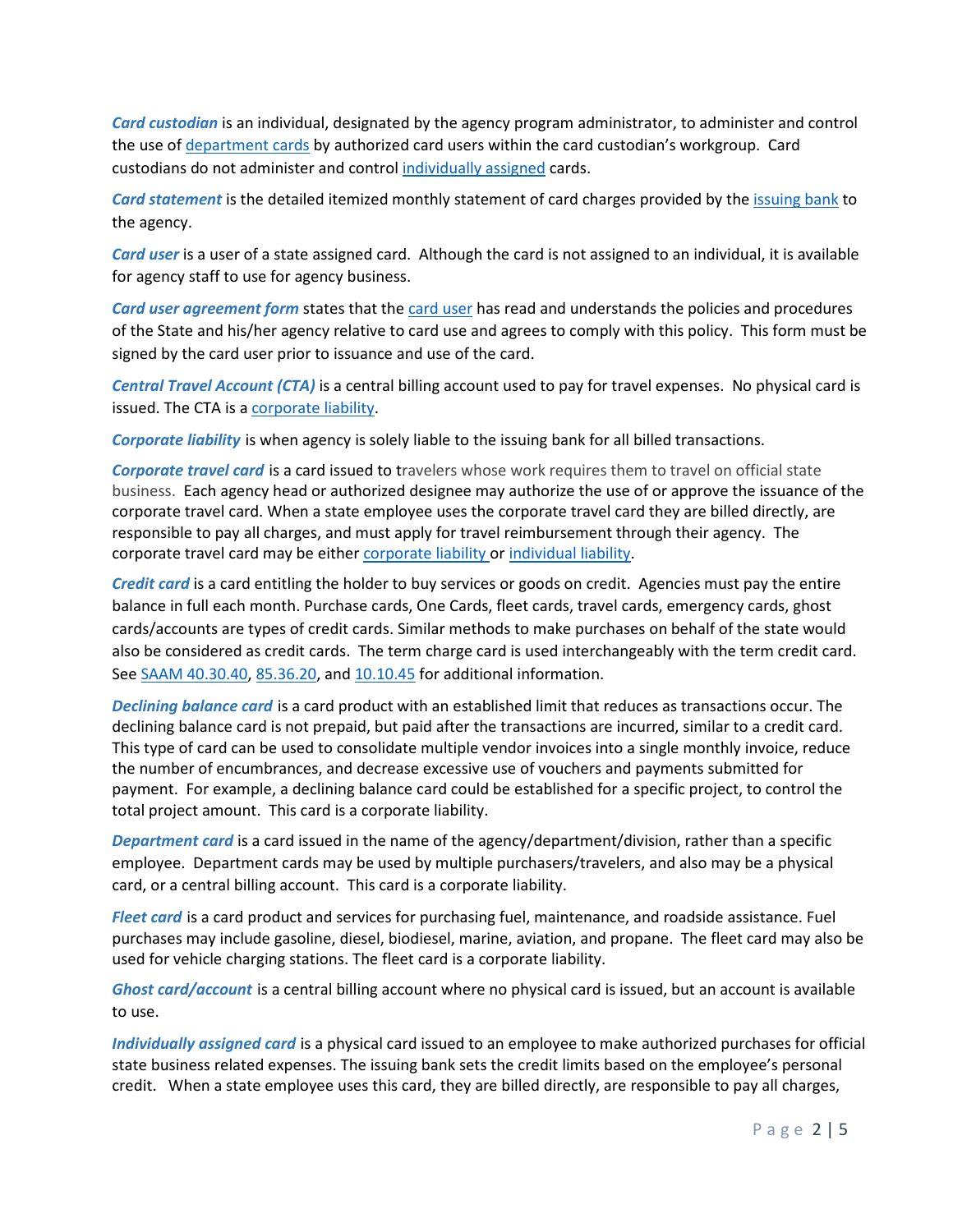and must apply for reimbursement through their agency. An individually assigned card is an individual liability.

<span id="page-2-1"></span>*Individual liability* is when the cardholder is solely liable to the issuing bank for all billed transactions.

<span id="page-2-0"></span>*Issuing bank* is an individual, company, firm, or combination which the state of Washington contracts with for card services.

*One Card* is either a physical card or central billing account intended as a method of payment for any allowable expense as determined by the [agency.](#page-0-0) This card may be used to make travel arrangements or to purchase goods and services. The One Card is a [corporate liability.](#page-1-4)

<span id="page-2-2"></span>*Purchase card* is a physical or central billing account entitling the holder to buy goods or services on credit. The purchase card is also known as a p-card or a procurement card. This includes but is not limited to agency travel accounts, emergency cards, or similar methods to make purchases on behalf of the state. *The purchase card is a [corporate liability.](#page-1-4)*

*Statewide program administrator* is the Department of Enterprise Services (DES) who acts as the statewide card administrator for agencies participating in the state card program.

<span id="page-2-3"></span>*Travel card* is a card limited to travel expenses. Travel cards are either a [corporate travel card](#page-1-5) or a [central](#page-1-6)  [travel account \(CTA\).](#page-1-6) See definitions below and in [SAAM 10.10.45.a.](https://ofm.wa.gov/sites/default/files/public/legacy/policy/10.10.htm)

## Policy statement

This policy applies whenever state issued credit cards or similar methods are used to make purchases. With proper controls, the state encourages the use of [credit cards](#page-1-0) by [agencies](#page-0-0) to pay for goods and services.

### **Policy**

- 1. **Use of credit cards for payment do not change the procurement requirements.** Every purchase must be made according to the correct procurement process before payment is made by any method.
- 2. **Acceptable uses of credit cards include**:
	- a. Payment for goods and services for official state business.
	- b. Purchases complying with all applicable state statutes, rules, policies, and procedures.
	- c. Purchases within spending and other limits established on the card, as established by each agency within the pre-determined agency aggregate limit.
- 3. **Unacceptable uses of credit cards include**:
	- a. Cash advances.
	- b. Purchases in excess of the limits authorized for the card.
	- c. Splitting purchases to circumvent the daily or monthly purchase limits on a card or to avoid competition bidding limits or purchase authority

### 4. **[Purchase card,](#page-2-2) [travel card,](#page-2-3) and [fleet card](#page-2-3) uses, requirements, restrictions, and rebates/incentives guidelines are located a[t SAAM 40.30](https://ofm.wa.gov/sites/default/files/public/legacy/policy/40.30.htm)**.

- 5. **The Department of Enterprise Services is responsible to:**
	- a. Negotiate the state credit card contract.
	- b. Notify program administrators with program updates and/or contract changes.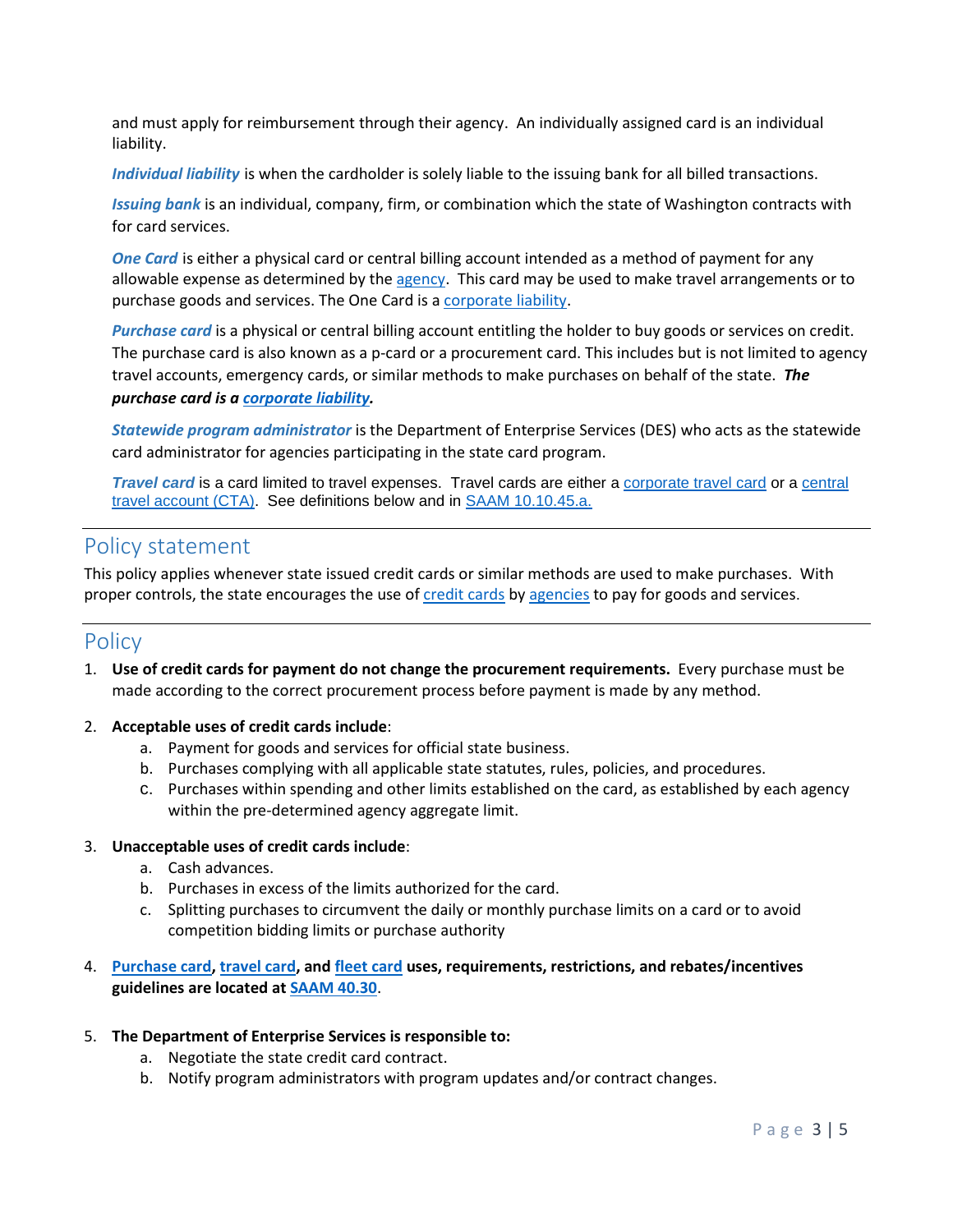- c. Establish overall state policies regarding the procurement of goods and services by all state agencies.
- d. Provide support to [agencies](#page-0-0) on the state credit card contract.

#### 6. **Agency responsibilities**

[Credit cards](#page-1-0) are to be used within the same statutes, rules, policies, and procedures as purchases by any other means of payment.

Agency responsibilities include:

- a. Administration of their agency's credit card program.
- b. Determining whether the agency will assig[n individual cards](#page-1-2) or [department cards.](#page-1-1) If an agency determines to use department cards, a credit card log must be used for tracking the chain of custody of department cards.
- c. Determining card limits for applicable cards, including determining and managing the agency aggregate limit.
- d. Developing agency specific policies and procedures in accordance with state policies:
	- i. [State Ethics laws](http://app.leg.wa.gov/RCW/default.aspx?cite=42.52) should be considered when developing agency policies.
	- ii. Proper internal controls and oversight should be in line wit[h SAAM Chapter 20.](https://www.ofm.wa.gov/sites/default/files/public/legacy/policy/20.htm)
	- iii. Establishing a card program for responsibility, control, segregation of duties, and distribution of purchase cards within the agency.
- e. Designating a[n agency program administrator](#page-0-1) who shall manage the program within the agency. Agencies using the contract administered by the Department of Enterprise Services (DES) must notify DES of any change in the administrator.
- f. Designating a[n approving official\(s\)](#page-0-3) who is responsible for monitoring, reviewing and approving the purchases and taking appropriate disciplinary actions, consistent with applicable agency policies, for misuse of the credit card.
- g. Educat[e cardholders,](#page-0-2) [card custodians,](#page-1-7) and [card users](#page-1-3) on policies and proper use of the card.
- h. Ensure that [a Card User Agreement form](#page-1-8) has been established for the agency, and is signed by both the card user and the appropriate approving official before issuing the card, and maintain copies of the signed agreements in the agency's files. Card User Agreements should be reviewed at least every three years, and updated for any changes to the card user or approving official.
- i. Report lost or stolen cards immediately after the loss is discovered by calling th[e issuing bank's](#page-2-0) customer service center.
- j. Report fraudulent activity immediately for unrecognized charges to your agency program administrator or approving official, and the issuing bank.
- k. Report and handle disputes with the issuing bank within sixty (60) calendar days for applicable transactions such as duplicate charges, refund not issued for damaged merchandise, shipment did not arrive, etc.
- l. Perform routine reconciliation of card transactions, through applicable supporting documentation, to the issuing bank's transaction data to monitor purchases made for proper use of the card.